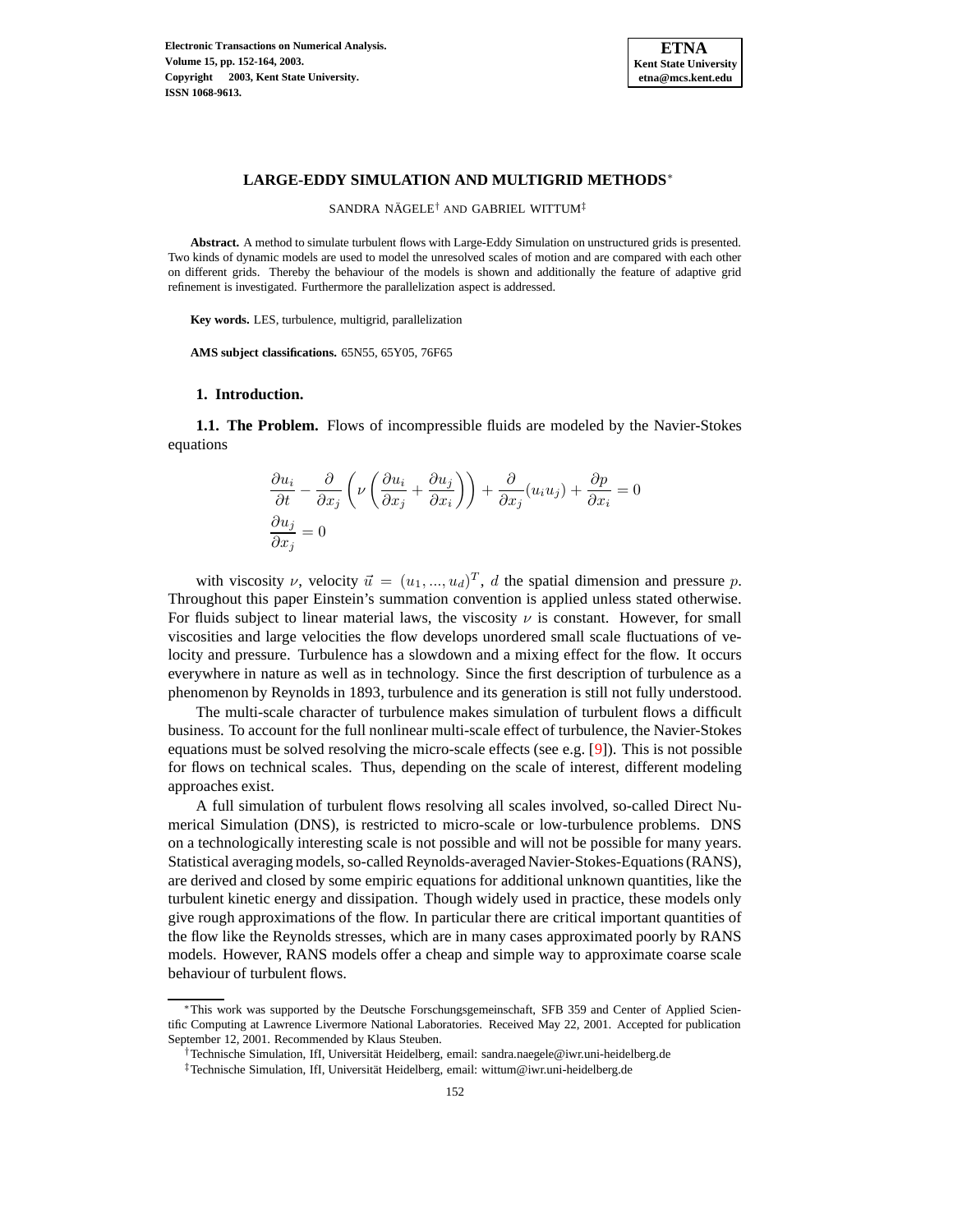**ETNA Kent State University etna@mcs.kent.edu**

#### Sandra Naegele and Gabriel Wittum 153

A third way to model turbulence is the Large-Eddy Simulation (LES). The idea is to resolve the large scales which can be represented by the computational grid and to model structures smaller than the resolution of the grid by subgrid-scale models, see e.g. for an overview [\[17\]](#page-12-0). Due to the resolution requirement LES computations need finer grids than RANS simulations do, however, LES gives much better accuracy for critical turbulence quantities and thus using LES gets more and more in the range of simulations on technical scales.

**1.2. Numerical Methods and Tools for Turbulent Flows.** The methods used differ according to the modeling approach. For DNS high-order explicit schemes are used to discretize in time and in spite of the non-smoothness of the solutions due to high small-scale fluctuations high-order or even spectral methods for the discretization in space. Since it is assumed that all scales are resolved in DNS, people use structured equidistant Cartesian grids, allowing discretizations like spectral methods etc. This assumption also gives rise for explicit schemes in time, avoiding the necessity of constructing sophisticated solvers, but requiring a huge number of time-steps. Mostly academic software is used for the simulations.

With the RANS approach standard methods for the Navier-Stokes equations are applied, like finite volume discretizations in space, implicit schemes in time, and sometimes multigrid methods. There is a bunch of commercial software around, providing simple RANS models. Advanced models, however, are typically implemented in academic software, since several numerical issues are connected with those models. Primary issues are adaptivity, discretization, solver, and parallelization. Advanced strategies are found only in recently developed academic software. Numerical methods for turbulence computation using RANS models are still highly developed compared with the relatively new field of Large-Eddy Simulation. Therefore mainly approaches from DNS are used, i.e. explicit discretization in time, since the idea is to apply filtering only in space and higher order methods on structured grids etc.

However, LES may also be viewed as an improvement of RANS models, since they are only modeling a few scales in contrast to modeling all scales as in RANS methods. Then it may be reasonable to apply a filter in time too, opening the opportunity to use implicit methods and larger time steps. This gives rise to the investigation of solvers for LES. Multigrid as numerical multi-scale approach matches LES quite well in that respect. Choosing multigrid as solver for LES systems, the coarse-grid operator needs a discussion, since the model now depends on the computational grid. Another interesting topic is the issue of adaptive local grid refinement in LES. Usually adaptive refinement is used to balance the numerical truncation error throughout the grid. In case of LES the model itself depends on the grid-size. Thus, adaptivity in LES computations should be used to equilibrate the modeling error as well. To that end, a tool to estimate modeling errors has to be developed.

In the present paper we discuss the use of multigrid methods for Large-Eddy Simulation in a parallel unstructured grid environment. First we describe our LES setting addressing some of the multi-scale issues. Thereafter we present a discretization for the incompressible Navier-Stokes equations on unstructured grids in 3 space dimensions, then multigrid methods suited for LES computations and the parallelization and software framework are described. Finally we show results of computations. Problems computed include the flow past a square cylinder benchmarking problem and the 2d mixing layer problem showing vortex pairing.

**2. LES: Framework, Filtering, Subgrid-scale Models.** The basic principle in a Large-Eddy Simulation is, that large scales are resolved and only the unresolved small scales are modeled. To realize this, one needs a scale separation decomposing the unknowns in large and small scales. Therefore each unknown is split in a local average  $f_i$  and a subgrid-scale component  $f_i'$  where  $f_i = \overline{f}_i + f_i'$  stands for a velocity component or pressure. The local averages are generated by the application of a filter operator. This operator is a convolution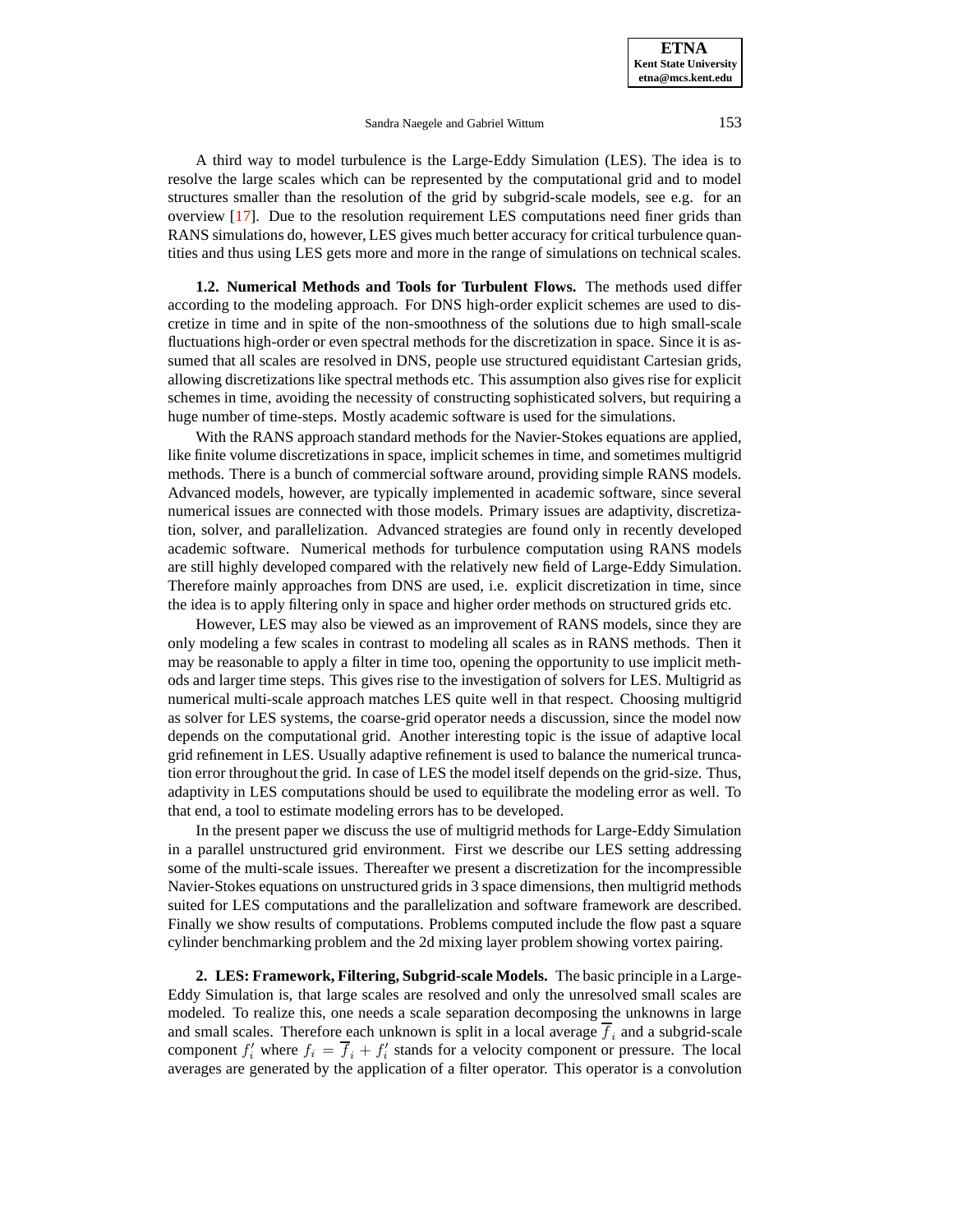154 Large-Eddy simulation and multigrid methods

integral of the form:

$$
\overline{f}(x,t) = \int_{\Omega} G_{\Delta}(x,y) f(y,t) dV
$$

Throughout the paper we use a volume-average box-filter with

$$
G_{\Delta}(x,y)=\begin{cases} \frac{1}{|\Omega_\Delta(x)|} & y\in \Omega_\Delta(x)\\ 0 & else \end{cases}\text{ and filter width }\Delta:=\sqrt[d]{|\Omega_\Delta(x)|}
$$

where  $\Omega_{\Delta}$  denotes the support of the filter function. For the subgrid-scale components a model has to be defined which will be described later.

To transform the governing equations system into one only depending on local averages, the filter operator is applied to the incompressible Navier-Stokes equations. Under the assumption that integration and differentiation commute the resulting system is:

<span id="page-2-0"></span>(1) 
$$
\frac{\partial \overline{u}_i}{\partial t} - \frac{\partial}{\partial x_j} \left( \nu \left( \frac{\partial \overline{u}_i}{\partial x_j} + \frac{\partial \overline{u}_j}{\partial x_i} \right) \right) + \frac{\partial}{\partial x_j} (\overline{u_i u_j}) + \frac{\partial \overline{p}}{\partial x_i} = 0
$$

$$
\frac{\partial \overline{u}_j}{\partial x_j} = 0
$$

<span id="page-2-1"></span>The unclosed convection term has to be replaced by  $\frac{\partial}{\partial x_j}(\overline{u}_i\overline{u}_j)$  only depending on averaged quantities. In order not to change the equation the subgrid scale stress tensor  $\tau_{ij}$  :=  $\overline{u_i u_j} - \overline{u}_i \overline{u}_j$  is introduced. The momentum equation then becomes:

(3) 
$$
\frac{\partial \overline{u}_i}{\partial t} - \frac{\partial}{\partial x_j} \left( \nu \left( \frac{\partial \overline{u}_i}{\partial x_j} + \frac{\partial \overline{u}_j}{\partial x_i} \right) \right) + \frac{\partial}{\partial x_j} (\overline{u}_i \overline{u}_j) + \frac{\partial \overline{p}}{\partial x_i} + \frac{\partial}{\partial x_j} \tau_{ij} = 0
$$

It remains to specify a model for  $\tau_{ij}$ . This will be called "model part" throughout the paper. There are different models in use, for example one developed by Germano [\[8\]](#page-11-1) and slightly modified by Lilly  $[12]$ , then there is the first and oldest model introduced by Smagorinsky [\[15\]](#page-12-2) and a model developed by Zang et.al. [\[18\]](#page-12-3). Except the Smagorinsky model all others are based on a locally varying model parameter  $C$  and a dynamic determination of this parameter. Partly the models are based on a pure eddy viscosity assumption [\[8\]](#page-11-1), [\[12\]](#page-12-1), [\[15\]](#page-12-2), where it is assumed that the anisotropic part of the subgrid scale stress tensor is proportional to the shear stress tensor. In the model developed by Zang et.al. [\[18\]](#page-12-3) a slightly different approach is introduced. Their model consists of a mixture between an eddy viscosity and a scale similarity model. The model terms of these models for the anisotropic part of the subgrid-scale stress tensor read:

<span id="page-2-4"></span><span id="page-2-3"></span>(4) eddy viscosity model: 
$$
\tau_{ij} - \frac{1}{3} \delta_{ij} \tau_{kk} = -2C\Delta^2 |\overline{S}|\overline{S}_{ij}
$$

(5) mixed model: 
$$
\tau_{ij} - \frac{1}{3} \delta_{ij} \tau_{kk} = -2C\Delta^2 |\overline{S}|\overline{S}_{ij} + \mathcal{L}_{ij}^m - \frac{1}{3} \delta_{ij} \mathcal{L}_{kk}^m
$$

with  $\overline{S}_{ij} = \frac{1}{2}$  $\left(\frac{\partial \overline{u}_i}{\partial x_j} + \frac{\partial \overline{u}_j}{\partial x_i}\right)$  $\partial x_i$  $\big), |\overline{S}|=\sqrt{2\overline{S}_{ij}\overline{S}_{ij}}$  and  $\mathcal{L}^m_{ij}=\overline{\overline{u}_i\overline{u}_j}-\overline{\overline{u}}_i\overline{\overline{u}}_j$ .

<span id="page-2-2"></span>For the determination of the model parameter  $C$  a dynamic approach is applied, based on the assumption that the subgrid scales can be modeled by the smallest resolved scales. This range of scales is derived by filtering equation [\(1\)](#page-2-0) with a second filter  $G_{\hat{\Lambda}}$  with  $\hat{\Delta} > \Delta$ resulting in:

(6) 
$$
\frac{\partial \hat{\overline{u}}_i}{\partial t} - \frac{\partial}{\partial x_j} \left( \nu \left( \frac{\partial \hat{\overline{u}}_i}{\partial x_j} + \frac{\partial \hat{\overline{u}}_j}{\partial x_i} \right) \right) + \frac{\partial}{\partial x_j} \left( \hat{\overline{u}}_i \hat{\overline{u}}_j \right) + \frac{\partial \hat{\overline{p}}}{\partial x_i} + \frac{\partial}{\partial x_j} T_{ij} = 0
$$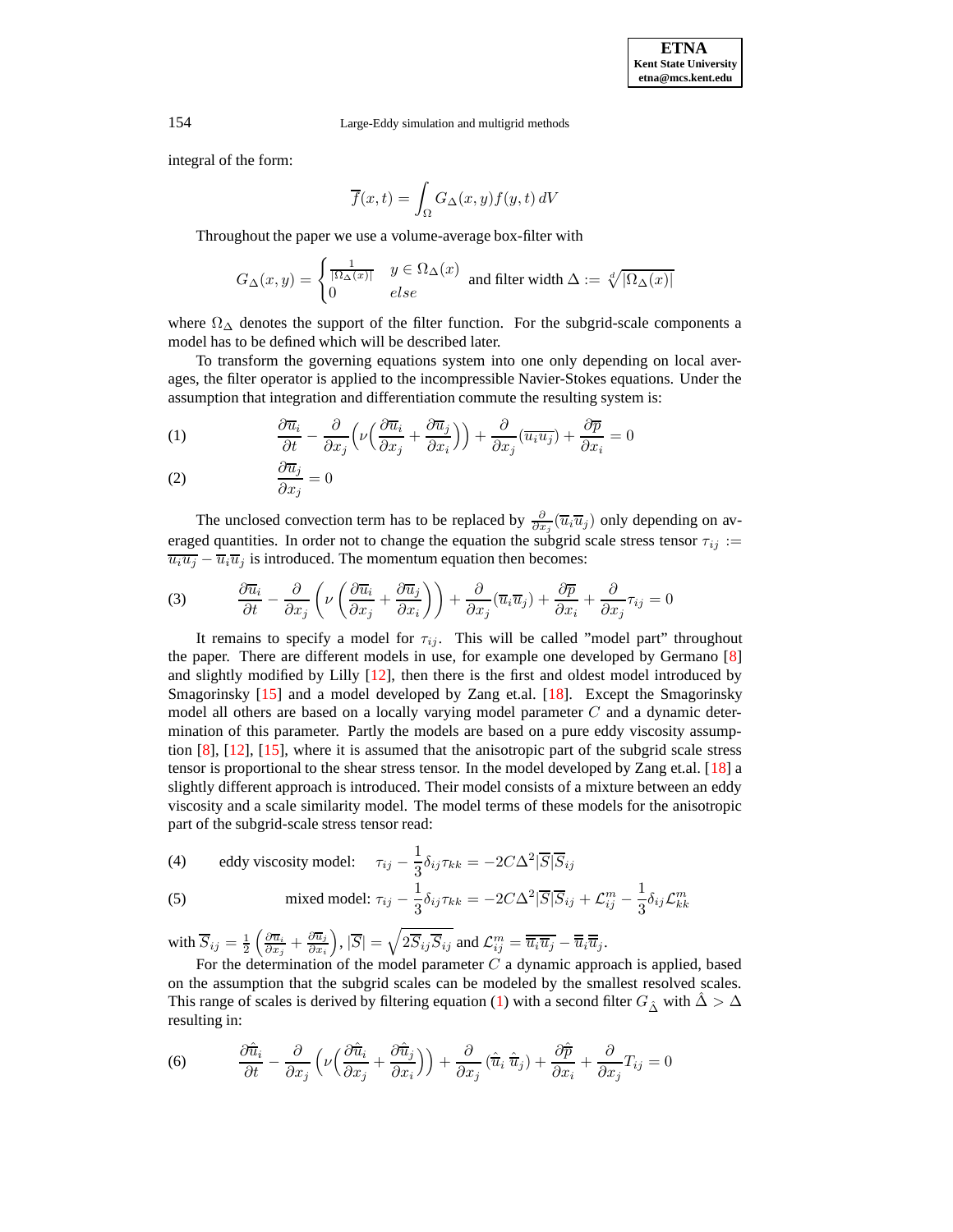The unclosed term is again replaced in the same way as before but the model term is now called testgrid-scale stress tensor  $T_{ij} := \widehat{\overline{u_i u_j}} - \widehat{\overline{u_i}} \widehat{\overline{u_j}}$ . The same model as for  $\tau_{ij}$  is introduced for  $T_{ij}$  depending on twice filtered variables but the same parameter C. Then there are two different representations with different sizes of resolution or scale separation. To compare these two representations, equation [\(3\)](#page-2-1) is filtered with  $G_{\hat{\Delta}}$  and subtracted from equation [\(6\)](#page-2-2). The result is then:

<span id="page-3-0"></span>(7) 
$$
L_{ij} := \widehat{u_i u_j} - \widehat{u}_i \widehat{u}_j = T_{ij} - \widehat{\tau}_{ij}.
$$

The Leonard term  $L_{ij}$  represents the resolved turbulent stress and relates the subgrid-scale and testgrid-scale stress tensors with each other independent of the precise models for them.

Insertion of model [\(4\)](#page-2-3) for  $T_{ij}$  and  $\tau_{ij}$ :

$$
T_{ij} - \frac{1}{3} \delta_{ij} T_{kk} = -2C\hat{\Delta}^2 |\hat{\overline{S}}| \hat{\overline{S}}_{ij}
$$

$$
\tau_{ij} - \frac{1}{3} \delta_{ij} \tau_{kk} = -2C\Delta^2 |\overline{S}| \overline{S}_{ij}
$$

into relation [\(7\)](#page-3-0) leads to the following equation:

$$
L_{ij} - \frac{1}{3}\delta_{ij}L_{kk} = -2C\hat{\Delta}^{2}|\hat{\overline{S}}|\hat{\overline{S}}_{ij} + 2C\Delta^{2}|\widehat{\overline{S}}|\overline{\overline{S}}_{ij} =: 2CM_{ij}
$$

Since this is a tensorial equation for a single parameter, a least squares approach is used to determine C.

minimize: 
$$
Q = (L_{ij} - \frac{1}{3}\delta_{ij}L_{kk} - 2CM_{ij})^2
$$
  
\n $\Rightarrow C = \frac{L_{ij}M_{ij}}{M_{kl}M_{kl}}$ 

For model [\(5\)](#page-2-4) the result is very similar except that a slightly more difficult expression has to be minimized. First the models for the stress tensors are:

$$
T_{ij} - \frac{1}{3} \delta_{ij} T_{kk} = -2C\hat{\Delta}^2 |\hat{\overline{S}}| \hat{\overline{S}}_{ij} + \mathcal{L}_{ij}^M - \frac{1}{3} \delta_{ij} \mathcal{L}_{kk}^M
$$

$$
\tau_{ij} - \frac{1}{3} \delta_{ij} \tau_{kk} = -2C\Delta^2 |\overline{S}| \overline{S}_{ij} + \mathcal{L}_{ij}^m - \frac{1}{3} \delta_{ij} \mathcal{L}_{kk}^m
$$

with  $\mathcal{L}_{ij}^M = \widehat{\overline{u_i u_j}} - \widehat{\overline{u}}_i \widehat{\overline{u}}_j$ . To describe the expression for the model parameter C a few auxiliary tensors are defined:

$$
H_{ij} := \widehat{\overline{\overline{u_i}}\overline{\overline{u}}_j} - \widehat{\overline{\overline{u}}_i}\overline{\overline{\overline{u}}_j}
$$
  
\n
$$
I_{kk} := L_{kk} + \widehat{\mathcal{L}}_{kk}^{\widehat{m}} - \mathcal{L}_{kk}^M \qquad \text{isotropic part}
$$
  
\n
$$
M_{ij} := -\widehat{\Delta}^2 |\widehat{\overline{S}}|\widehat{\overline{S}}_{ij} + \Delta^2 |\widehat{\overline{S}}|\widehat{\overline{S}}_{ij}
$$

In this case the insertion of the terms in expression [\(7\)](#page-3-0) results in:

minimize: 
$$
Q = (L_{ij} - H_{ij} - \frac{1}{3}\delta_{ij}I_{kk} - 2CM_{ij})^2
$$
  
\n $\Rightarrow C = \frac{(L_{ij} - H_{ij})M_{ij}}{M_{kl}M_{kl}}$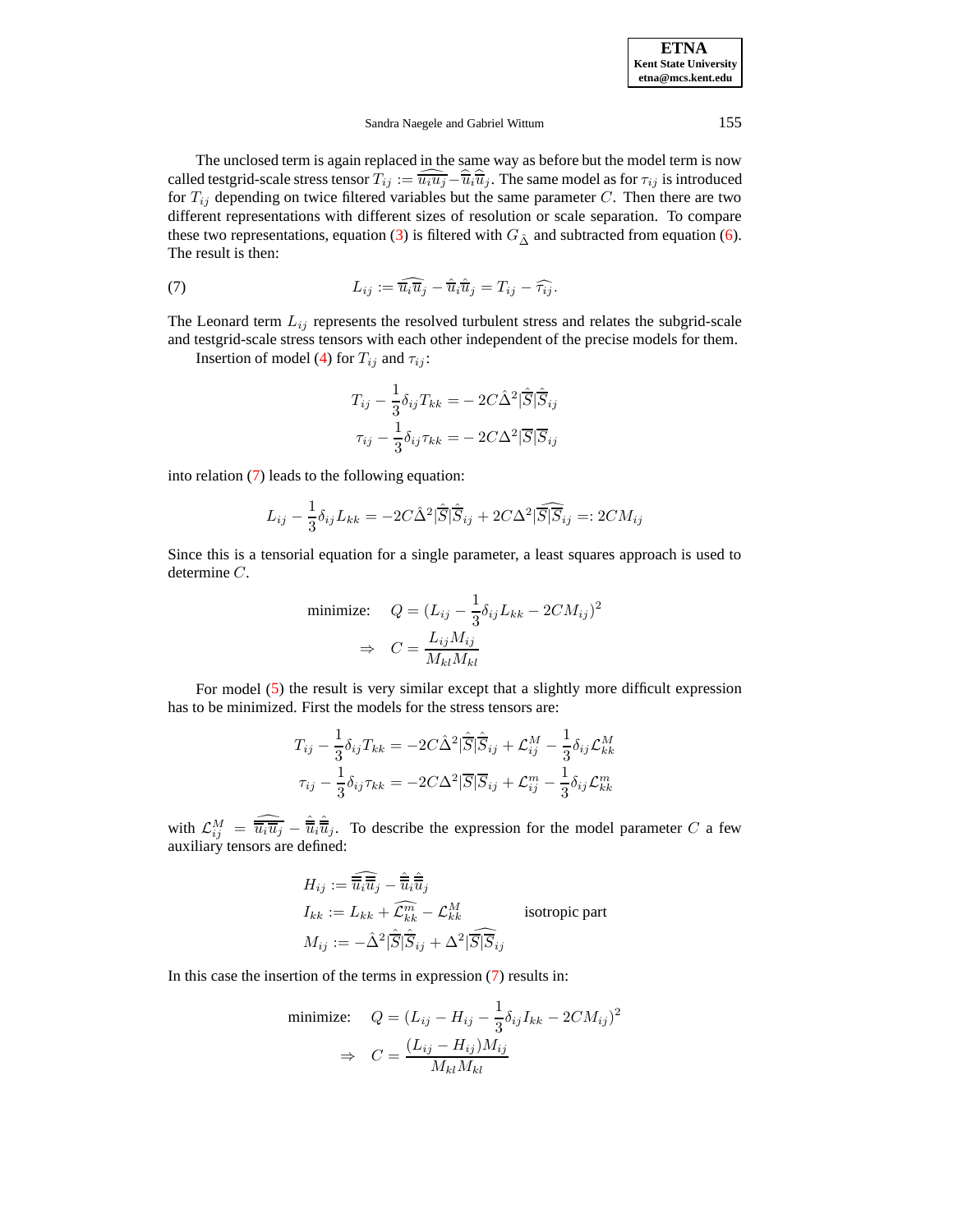



<span id="page-4-0"></span>FIG. 1. *Sketch of a 2d control volume*

For this model the parameter is smaller than for the first model since the tensors  $L_{ij}$  and  $H_{ij}$ are approximately of the same size which can be easily seen by their definitions.

After determination of the model parameter  $C$  the insertion of the model term in equation [\(3\)](#page-2-1) results in:

$$
-\nu \Big( \frac{\partial \overline{u}_i}{\partial x_j} + \frac{\partial \overline{u}_j}{\partial x_i} \Big) + \delta_{ij} \overline{p} + \tau_{ij} = \begin{cases} -(\nu + \nu_t) \left( \frac{\partial \overline{u}_i}{\partial x_j} + \frac{\partial \overline{u}_j}{\partial x_i} \right) + \delta_{ij} \widetilde{p} & \text{eddy viscosity} \\ -\underbrace{(\nu + \nu_t)}_{:=\nu_{eff}} \left( \frac{\partial \overline{u}_i}{\partial x_j} + \frac{\partial \overline{u}_j}{\partial x_i} \right) + \mathcal{L}_{ij}^m + \delta_{ij} \widetilde{p} & \text{mixed} \end{cases}
$$

with  $\tilde{\overline{p}} := \overline{p} + \frac{1}{3} \tau_{kk}^{eddy}$  and  $\tau_{kk}^{eddy}$  the trace of the eddy viscosity part of the model.

The Navier-Stokes equations are modified substituting viscosity  $\nu$  by the effective viscosity  $\nu_{eff}$  for the eddy viscosity type model and additionally for the mixed model a contribution from the scale similarity part. The isotropic contribution of  $\tau_{ij}$  can not be represented by a eddy viscosity approach in an incompressible framework and is therefore added to the pressure term. Thus a modified pressure  $\bar{p}$  is introduced in a Large-Eddy Simulation with a pure eddy viscosity model. For the mixed model the situation is different due to the scale similarity term. The isotropic part of the model coming from the shear stress tensor contribution is again added to the pressure term and also in this case the pressure is modified. But the contribution of the isotropic part to the pressure is reduced in comparison with model [\(4\)](#page-2-3).

<span id="page-4-1"></span>**3. Discretization.** The equations are discretized with a finite volume method based on a vertex centered scheme where the control volumes are defined via dual boxes of the underlying finite element grid. A simple sketch of the resulting control volume in a 2d situation can be seen in figure [1.](#page-4-0) The construction, however, is general and applies to 3d as well.

After application of Gauss' theorem and splitting the integration over the whole control volume surface into a sum of integrations over subsurfaces the resulting system in discretized form reads:

(8) 
$$
\sum_{ip=ip_1}^{N_{ip}(CV)} (u_j n_j)|_{ip} = 0
$$
  
(9) 
$$
\frac{|CV|}{\Delta t} (U_i - U_i^{T-1}) + \sum_{ip=ip_1}^{N_{ip}(CV)} \left( u_i u_j n_j + p n_i - \nu \left( \frac{\partial u_i}{\partial x_j} + \frac{\partial u_j}{\partial x_i} \right) n_j \right) \Big|_{ip} = 0.
$$

 $N_{in}(CV)$  denotes the number of subsurfaces of the control volume surface and is therefore equal to the number of integration points of the control volume. In figure [1](#page-4-0) an example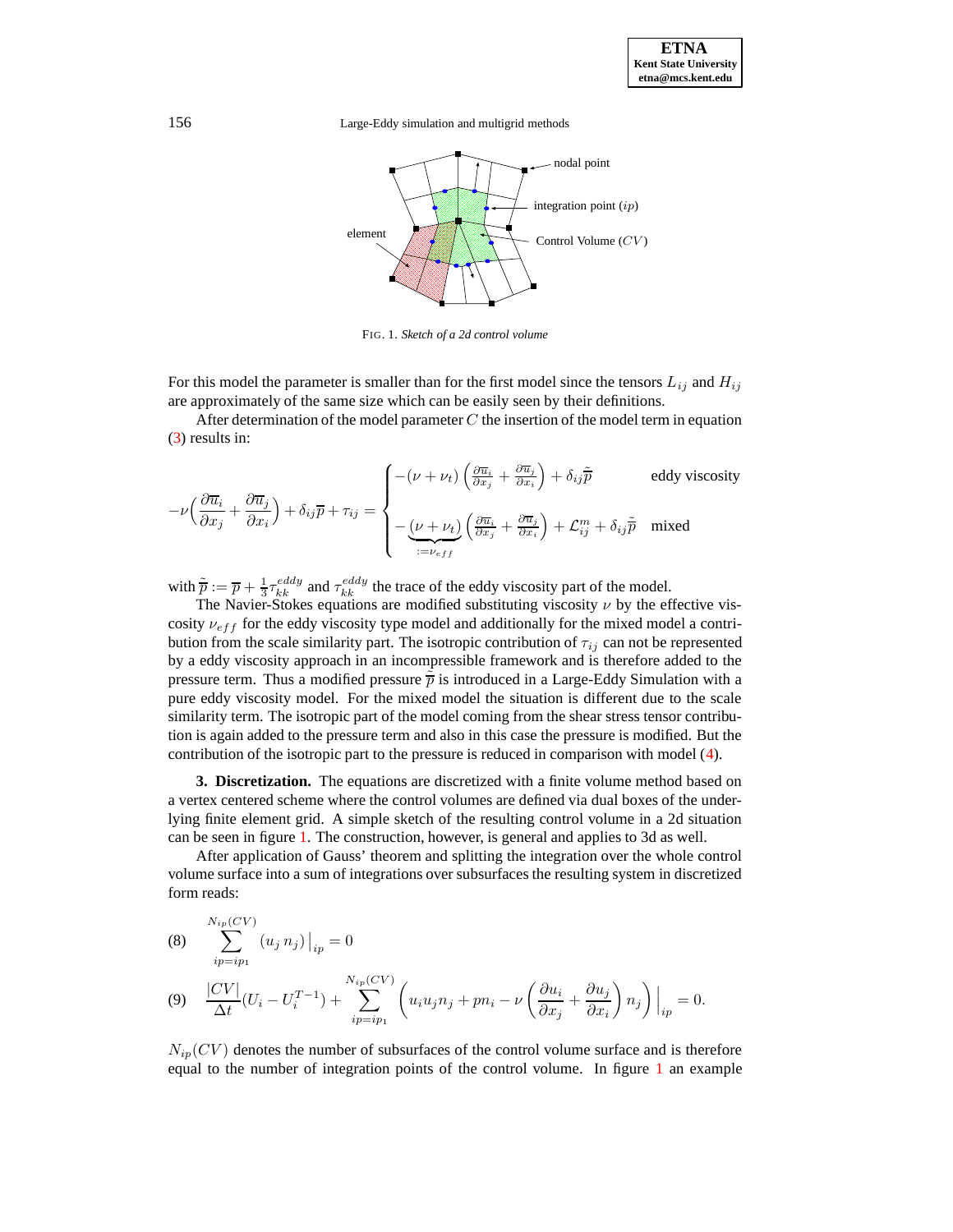



FIG. 2. *Sketch of elements with integration points and other positions*

<span id="page-5-0"></span>for a control volume is shown with 10 integration points or subsurfaces respectively. Small letters correspond to integration point quantities and have to be further specified whereas capital letters denote nodal quantities and can be evaluated directly. The outer normal of each subsurface  $\vec{n} = (n_1, ..., n_d)^T$  is scaled with the subsurface area to get a shorter notation. A quasi-Newton linearization of the convection term yields

$$
\sum_{j=1}^{d} u_i u_j n_j = \sum_{j=1}^{d} u_i u_j^0 n_j
$$

where  $u_j^0$  stands for the last approximation of the integration point velocity  $u_j$ . The assembly of the discretized system can be done element-wise since mainly subsurface integrals have to be computed.

All unknowns are located in the nodes, thus the discretization would be unstable if the integration point quantities are interpolated via the Ansatz functions only, because the LBBcondition is not fulfilled in this case, [\[7\]](#page-11-2). To stabilize the system a special interpolation for the integration point velocities is constructed. The determination of this interpolation is based on the idea that the correct dependence of velocity and pressure is contained in the momentum equation itself. This kind of interpolation and stabilization was developed by Schneider and Raw [\[14\]](#page-12-4) and was further modified by Schneider and Karimian [\[10\]](#page-11-3). To determine this kind of interpolation of  $u_i$  in each element and in each integration point the momentum equation is approximated with a very simple finite difference approach. The diffusion part is assumed to be a Laplacian for this finite difference approximation. In contrast to the above mentioned references, the Laplacian is then approximated with a standard 5-point stencil in 2d or 7-point stencil in 3d respectively. The convection term is linearized and afterwards discretized by an upwind method.

To explain the detailed form of the stabilization, in Figure [2](#page-5-0) the position of all integration points is shown as well as the local flow direction at integration point  $ip_4$ . For the 5-point stencil in 2d, the corresponding positions are shown in the triangle to illustrate the application for the unstructured case. In 3d the procedure is straight forward and is applicable to hexahedra, tetrahedra, prisms and pyramids.

The finite difference approximation for one integration point reads:

$$
(10)\ \frac{u_i - u_i^{T-1}}{\Delta t} - \nu \sum_{j=1}^d \frac{u_i(\delta_j^+) - 2u_i + u_i(\delta_j^-)}{\delta_j^2} + |\vec{u}^0| \frac{u_i - u_i^{up}}{L_c} + \sum_{k=1}^{n_N} \frac{\partial N_k}{\partial x_i} P_k = 0 \Big|_{ip_l}
$$

where  $u_i(\delta_j^+)$  and  $u_i(\delta_j^-)$  are the velocities interpolated at positions  $\delta_j^+$  and  $\delta_j^-$  as indicated in Figure [2](#page-5-0) and  $\delta_j$  is the associated distance from the integration point.  $u_i^{\psi p}$  denotes the upwind velocity,  $L_c$  is the distance between the integration point ip and the corresponding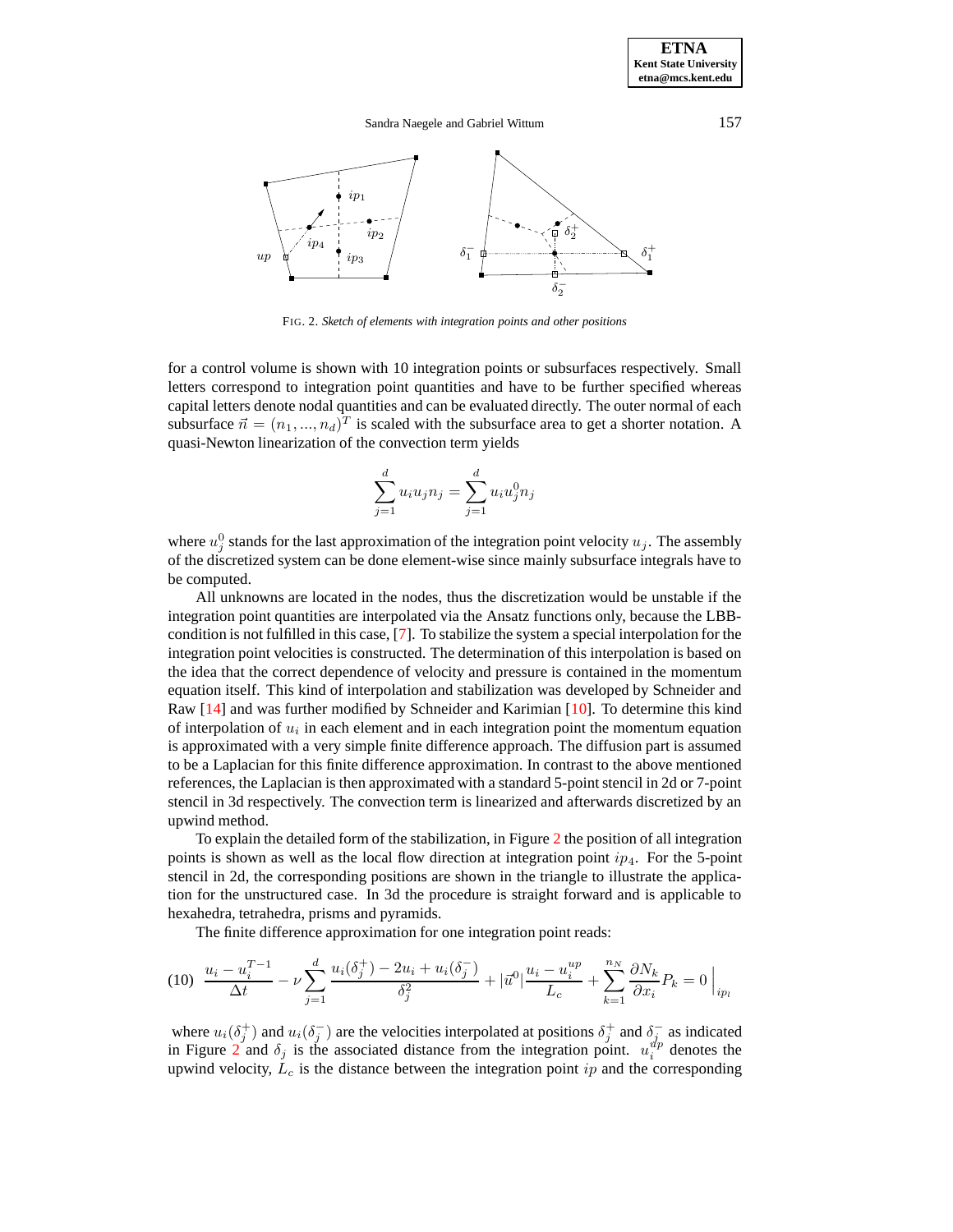**ETNA Kent State University etna@mcs.kent.edu**

158 Large-Eddy simulation and multigrid methods

upwind position up and  $\vec{u}^0$  denotes the last approximation of integration point velocity  $\vec{u}$ .  $N_k$  are the nodal Ansatz functions with  $k = 1, ..., n_N$  and  $n_N$  the number of nodes of the element.

This leads to a system of equations depending on integration point velocities, nodal velocities and nodal pressures which can be solved directly in each element. The resulting integration point velocities are then inserted into the convection term of the momentum equation and first of all in the mass equation. By doing so, we introduce a pressure dependence in the mass equation in form of a Laplacian scaled with a constant times the mesh size squared.

Only the momentum equation was taken into account for the determination of the interpolation. But additionally the continuity equation can be considered to create an interpolation in the following way. The momentum equation minus  $u_i$  times the continuity equation will be discretized resulting in:

$$
\frac{u_i - u_i^{T-1}}{\Delta t} - \nu \sum_{j=1}^d \frac{u_i(\delta_j^+) - 2u_i + u_i(\delta_j^-)}{\delta_j^2} + |\vec{u}^0| \frac{u_i - u_i^{up}}{L_c} + \sum_{k=1}^{n_N} \frac{\partial N_k}{\partial x_i} P_k - u_i^0 \sum_{j=1}^d \sum_{k=1}^{n_N} \frac{\partial N_k}{\partial x_j} U_j(c_k) = 0 \Big|_{ip_l}
$$

For this interpolation the integration point velocity component  $u_i$  depends on  $U_j(c_k)$  at the nodes  $c_k$  with  $j = 1, ..., d$  and  $k = 1, ..., n_N$ , and on nodal pressures whereas in the first interpolation  $u_i$  only depends on  $U_i(c_k)$ ,  $k = 1, ..., n_N$ , and nodal pressures. Therefore the second version is better suited for turbulent calculations with small viscosities where the dependence between the velocity components is stronger than in the laminar case.

**4. Multigrid for LES.** The discretized equation system is solved by a multigrid method with BiCGStab acceleration. The multigrid employs point-block  $ILU_\beta$  as smoother, standard restriction and prolongation and  $V(2,2)$ -cycle. By using multigrid in conjunction with LES one has to be aware that modeling and grid size are strongly coupled. Therefore on coarser meshes the large scales get larger and the portion of the modeled scales increases more and more. To prevent this effect, the model part is computed on the finest grid only and transfered to all coarser levels to insert the same model or more precisely to model the same scales. To realize that, the corresponding model terms have to be restricted to coarser levels. The scale similarity part contributes only to the right hand side of the equation system and therefore only to the defect. The multigrid cycle already restricts the defect to coarser levels and nothing has to be done for this part of the model. But the turbulent viscosity influences the Jacobi matrix. In order to allow assembling of the matrix on each grid level in a non-linear multigrid framework, the turbulent viscosity has to be restricted to coarser levels. This is done per simple injection. Therefore the effective viscosity  $\nu_{eff} = \nu + \nu_t$  can be evaluated point-wise and is relatively smooth in comparison to the fine grid due to the coarser representation. The coarse grid operator is then assembled as described above in  $\S3$  $\S3$  where  $\nu$  is replaced by  $\nu_{eff}$ .

Unfortunately the model parameter  $C$  can oscillate strongly in space and time after the determination process. Numerical problems can arise due to these oscillations and should be smoothed. This can be achieved by averaging  $C$  in space and time. Anyway,  $C$  is determined in the least squares sense only, therefore the averaging or smoothing process does not damage the model but ensures numerical stability. Local spatial averaging over the testcell is applied to damp the spatial oscillations and a low pass filter of the form  $C^{n+1} = (1 - \varepsilon)C^{n+1} + \varepsilon C^n$ is used as temporal smoothing operator. Still the parameter varies strongly in space and time, but at least the high frequencies are damped by these modifications.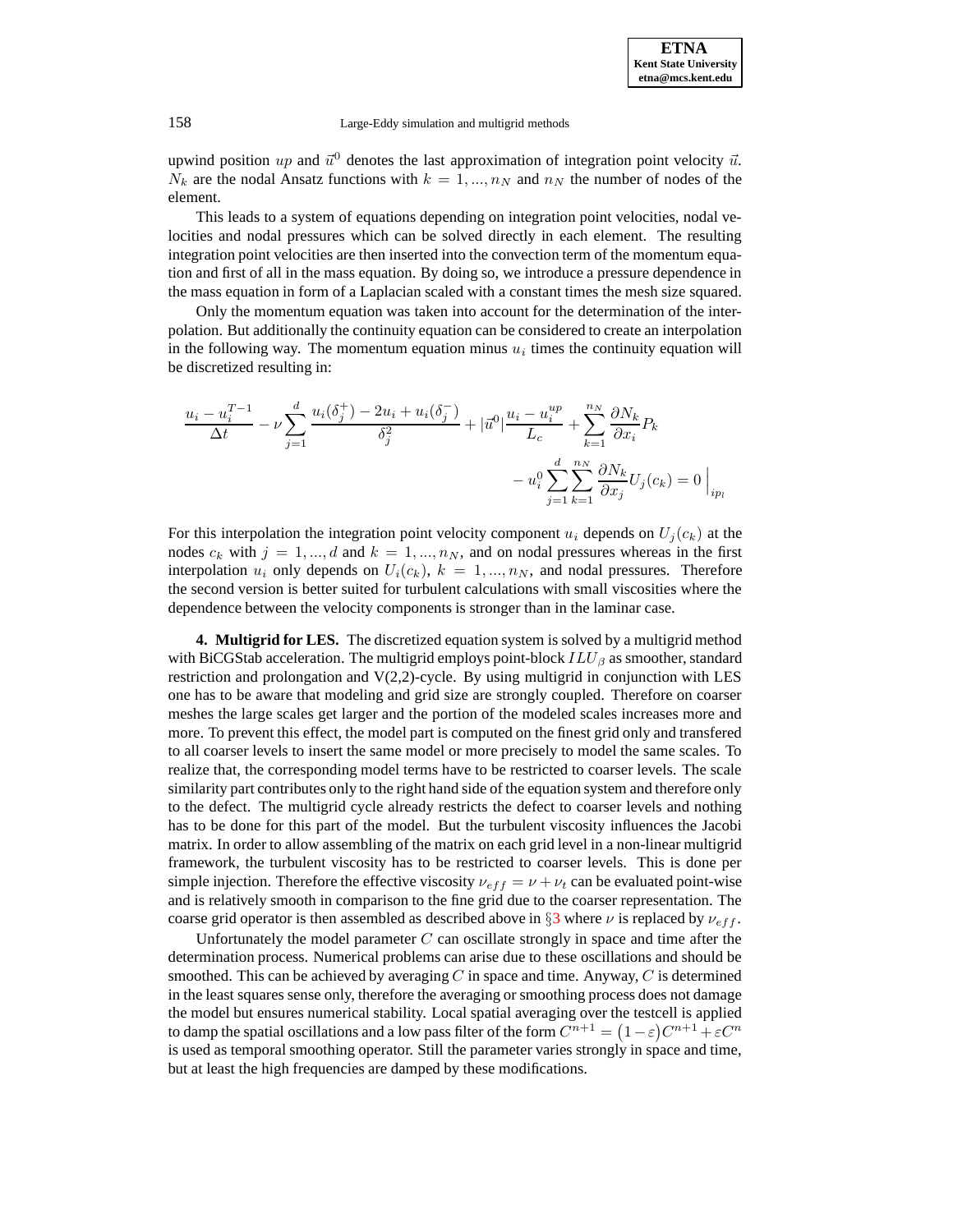**5. Implementation and Parallelization.** The above methods have been implemented in the UG framework. UG is a software system for the simulation of PDE based models providing a lot of advanced numerical features. The main simulation strategies are the combination of adaptivity on locally refined unstructured grids, parallelism aiming at the use of massively parallel computers and multigrid methods, [\[4\]](#page-11-4), [\[11\]](#page-12-5). Combining all these features in one software system is a challenging task for software engineering as well as algorithm development. It has been one of the main objectives of the Simulation in Technology Center at Heidelberg University, [\[2\]](#page-11-5), [\[3\]](#page-11-6), [\[4\]](#page-11-4).

UG is based on a parallel programming model, called Dynamic Distributed Data (DDD), which has been developed by Birken, [\[5\]](#page-11-7). DDD is suited for graph based data structures and can be used independently of UG. DDD does the job of load migration and supports communication among distributed objects in a flexible and efficient way.

To ensure load balance the whole multigrid tree needs to be evenly distributed. To this end we form clusters of elements through the grid tree and distribute clusters, [\[1\]](#page-11-8). Methods used for static load balancing like recursive spectral bisection (RSB), recursive coordinate bisection (RCB) or others can be used to compute the graph partitioning, [\[11\]](#page-12-5). Most of the numerical part parallelizes well. The main difficulty is caused by parallelizing the smoother. This is done via a block-Jacobi approach. In particular if a problem needs strong smoothers like ILU this can mean a significant deterioration of the convergence for large numbers of processors especially on coarse grids.

To reduce the computational domain in a LES computation, periodic boundary conditions are introduced in directions where the flow is assumed to be periodic. This causes some problems concerning parallelization since the size of the discretization stencil at a periodic boundary should be the same as in the interior of the domain. Normally the boundary stencils are smaller than the interior ones, but in the periodic case this is no longer true. The connections to the nearest neighbours of each node are already provided by UG. But in the unstructured framework of UG, the additional matrix entries needed for periodicity have to be added by using geometrical informations. Since the load distribution is based on elements, the additional matrix entries can be easily found, if the corresponding elements and therewith their nodes are assigned to the same processor. Thus the load balancing strategy is adapted in such a way that the periodic boundary conditions can be realized similar to the sequential case despite the loss at processor boundaries as in the interior of the domain.

**6. Numerical Results.** As a 2d example the mixing layer problem at Re=500 based on the initial vorticity thickness  $\delta$  and the free-stream velocity  $U_{\infty}$  is presented. The main feature of this flow is its temporal evolution resulting in pairing of eddies. The computational domain consists of a unit square with periodic boundary conditions in x-direction and prescribed velocity at the top boundary and in opposite direction at the bottom. The initial velocity distribution is given by

$$
u(y) = U_{\infty} \tanh(\frac{y}{\delta}) \quad \text{with } \delta = \frac{1}{56}
$$

To enforce the formation of the fundamental eddies the initial velocity field is perturbed by superposing two divergence free functions of the form:

$$
u' = \frac{\partial \Psi}{\partial y}, \ v' = -\frac{\partial \Psi}{\partial x}, \quad \text{with } \ \Psi = 0.001 \, U_{\infty} e^{-(\frac{y}{\delta})^2} \cos(\phi \, x) \text{ and } \phi = 8\pi, 20\pi.
$$

Three different grids are compared in this study to show that the large structures of the flow are well resolved on rather coarse grids and that adaptive refinement does not disturb these well resolved scales while still the main portion of the flow is fine enough to model the pairing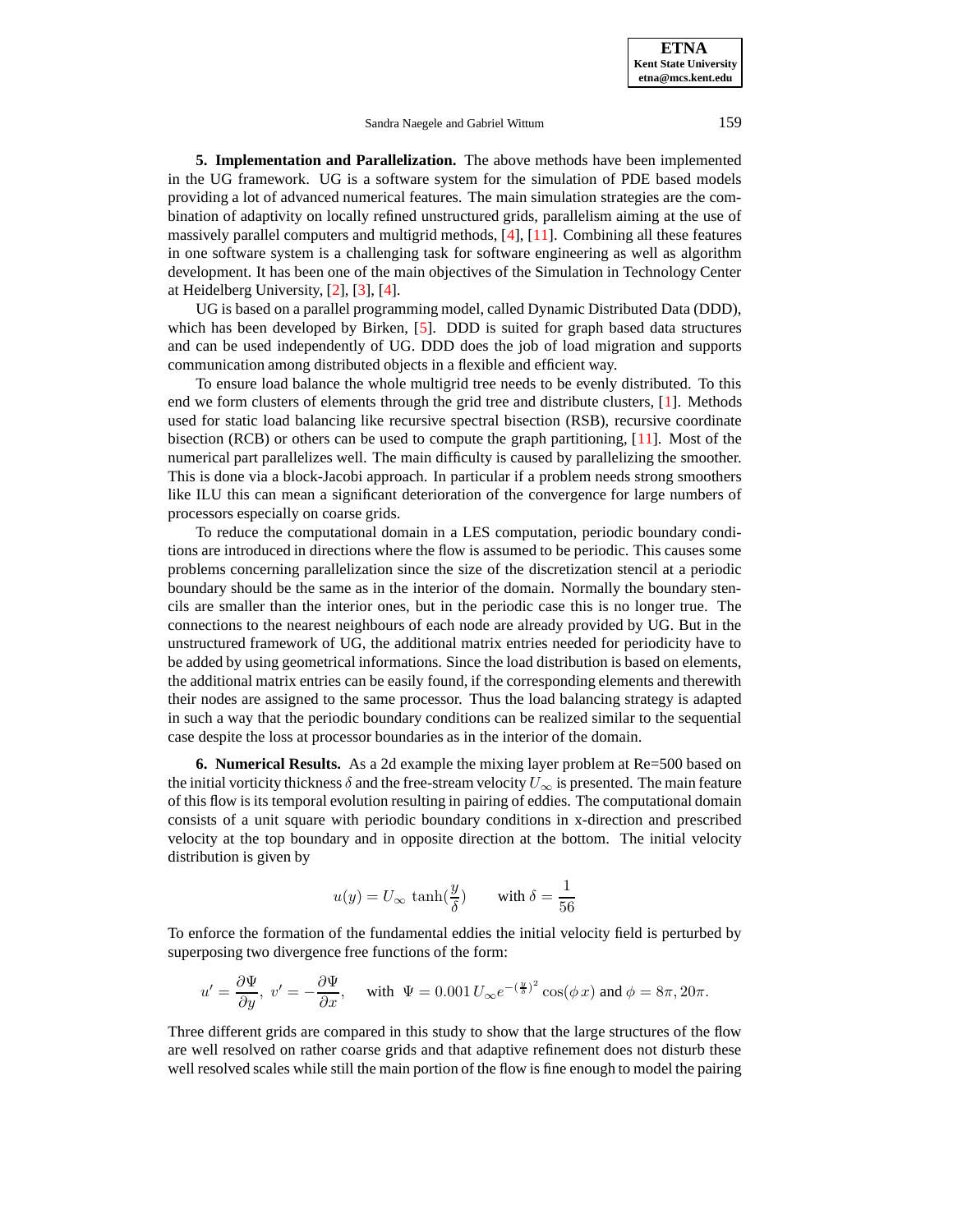#### 160 Large-Eddy simulation and multigrid methods

effect. The first grid has got a grid size of  $\frac{1}{256}$  in each direction and will be further referred to as 'fine'. It serves as a reference solution where the model part of the simulation is relatively small. The second one is a stretched grid with equidistant spacing in x-direction with  $h = \frac{1}{256}$ and in y-direction the spacing is enlarged by a factor of 1.05 to the top and bottom boundary and is later called 'coarse'. The third one finally has got the same resolution as the 'coarse grid' but only in a restricted area where it has been refined adaptively. This grid will be referred to as 'adap'. The adaption was performed by a simple indicator which compares the gradients on two levels to check if a refinement is necessary. The bottom left part of the 'adap' grid is shown in Figure [5.](#page-10-0) The refinement region corresponds to the area of the domain where the interesting features of the flow develop. To compare these three grids with each other, the subgrid dissipation  $\epsilon_{SGS}$  is calculated for all three realizations. The subgrid dissipation is a measure for the model contribution on the grid and will be integrated over the domain for comparison:  $\int_{\Omega} \epsilon_{SGS} dV = \int_{\Omega} \tau_{ij} S_{ij} dV$ .



FIG. 3. *Subgrid dissipation for three different grids over time*

<span id="page-8-0"></span>The evolution of this quantity is shown in Figure [3](#page-8-0) for the mixed model on all grids. The first peak indicates the formation of the fundamental eddies, the second is the beginning of the first pairing and the last one belongs to the second pairing when only one eddy remains out of four fundamental ones. It can be seen that the model part slows down very strongly for the 'fine' grid when less small structures are present through the pairing process. For the 'coarse' and 'adap' grid case the portion of small scales which can not be resolved and have to be modeled is much larger of course, due to the coarser resolution. In the beginning of the flow evolution, the 'coarse' and 'adap' case fit perfectly. They model the same portion of the flow, so that the adaption does not disturb the flow features during this period. At the end of the evolution they don't fit any longer. But then the refined area of the grid is smaller than the size of the last remaining eddy which covers almost  $\frac{2}{3}$  of the domain at that time and is very strongly influenced by the boundary conditions. Therefore the adaption did not deteriorate the result for the main period of the evolution process where no boundary influences are present. Since for model [\(4\)](#page-2-3) the result is similar no curves are plotted for this case. Thus, the model used is not that important for this kind of flow. But the turbulence models do have a slightly different behaviour which can be seen in Figure [4](#page-9-0) where the evolution of the vorticity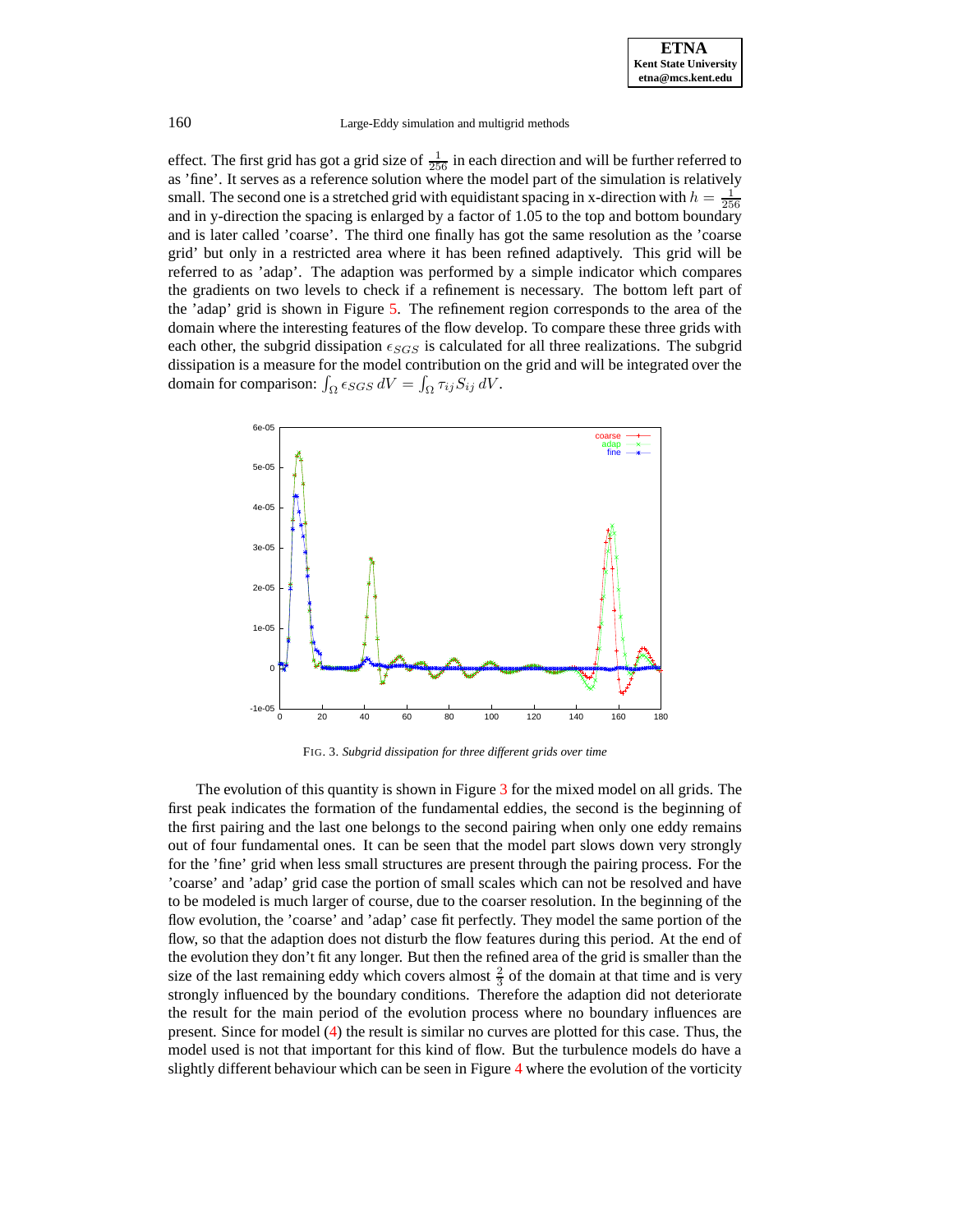

<span id="page-9-0"></span>FIG. 4. *Vorticity thickness relative to*  $\delta_0$  *over time* 

thickness over time is shown for models [\(4\)](#page-2-3) and [\(5\)](#page-2-4). The vorticity thickness is defined by  $\delta := \frac{2U_{\infty}}{|\langle \omega_z \rangle_{max}}$  where  $\langle \cdot \rangle$  denotes an average over the periodic direction and  $\omega_z := \frac{\partial u_2}{\partial x_1} - \frac{\partial u_1}{\partial x_2}$ 

The curve with the '+' symbol belongs to model [\(5\)](#page-2-4) and the other one to model [\(4\)](#page-2-3). Since for model  $(5)$  the pairing starts earlier than for model  $(4)$ , this shows that backscatter, which means that energy flows from small to large scales, can not be represented very well by a pure eddy viscosity model. When pairing occurs, energy flows from small to large scales and thus two small eddies result in one large eddy. But since eddy viscosity models are dissipative, if  $C$  is positive, this phenomenon can not be modeled very well. Therefore the pairing starts later than in the mixed model case. Scale similarity models, however, are capable to model backscatter very well but not dissipation. The combination of them produces good results, since then the advantages of both models are combined. But still the evolution of the mixed and eddy viscosity model is very similar. At last, the evolution of the flow until the first pairing occurs is shown in Figure [5.](#page-10-0) The results compare very well to those of Boersma et.al., [\[6\]](#page-11-9), who also made some investigations with adaptive refinement but using block-structured grids.

The solver for this 2d problem was a pure linear multigrid method where 4 levels and a V(2,2)-cycle with standard restriction and prolongation were used. The nonlinear reduction rate was set to  $10^{-3}$ . Each time step needed approximately 5 nonlinear steps where at most 19 linear steps were needed for one nonlinear iteration. For both types of models the multigrid performed very similar and most of all very robust. Only in the beginning of the simulation more linear steps were needed. The main difficulty for the linear solver in the beginning is the zero starting solution for the pressure which doesn't fit to the prescribed velocity profile. As soon as the pressure solution was appropriate the solver worked well.

As a 3d example the flow around a long square cylinder is presented at a Reynolds number of 21400, [\[13\]](#page-12-6), [\[16\]](#page-12-7). The domain and the boundary conditions are shown in Figure [6.](#page-11-10) In this case a BiCGStab method with linear multigrid as preconditioner was used to solve the linearized system in each nonlinear step. Since in 3d the flow phenomena are much more complicated, especially for flows around obstacles, the pure linear multigrid method with V(4,4)-cycle did not work. But in combination with BiCBStab the iteration converged well.

LES calculations need a relatively fine resolution, therefore the simulation was done in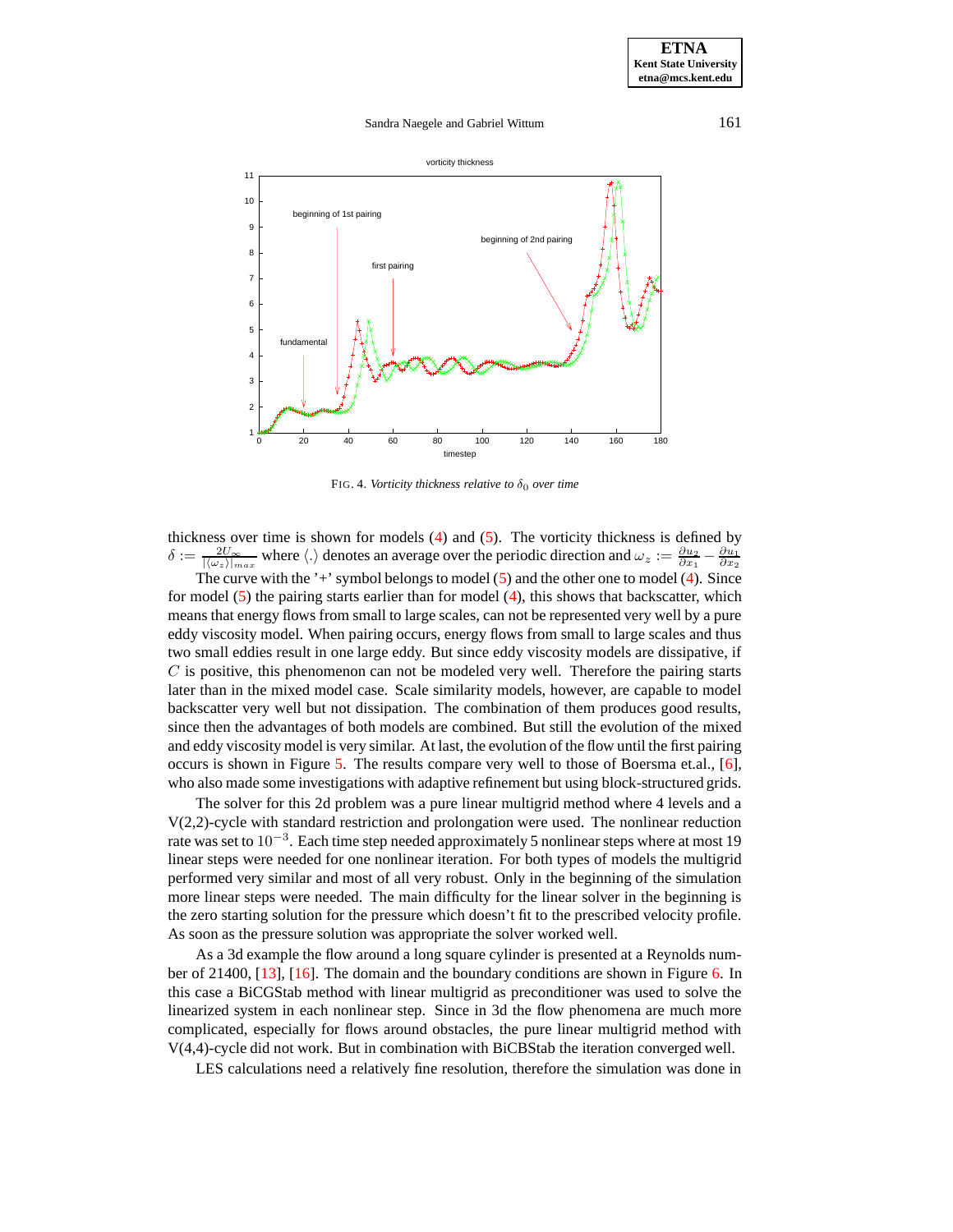162 Large-Eddy simulation and multigrid methods



<span id="page-10-0"></span>FIG. 5. *Vorticity of the mixing layer problem*

parallel. The load balance for 16 processors can also be seen in Figure [6.](#page-11-10) This problem is very complicated because of steep gradients around the cylinder. As an example in Figure  $7$  the  $u_1$  velocity component is plotted along the centerline of the cylinder in x-direction at subsequent instants. Around the cylinder the resolution has to be increased further to resolve these gradients. Uniform refinement would be too costly in this case. Bearing the 2d test with adaptivity in mind, which gave very good results, this approach will be applied also to the 3d case. Then only in the important regions of the domain the resolution will be increased and the portion of scales which have to be modeled reduces simultaneously. But a suitable criterion for the appropriate adaptive refinement has to be developed.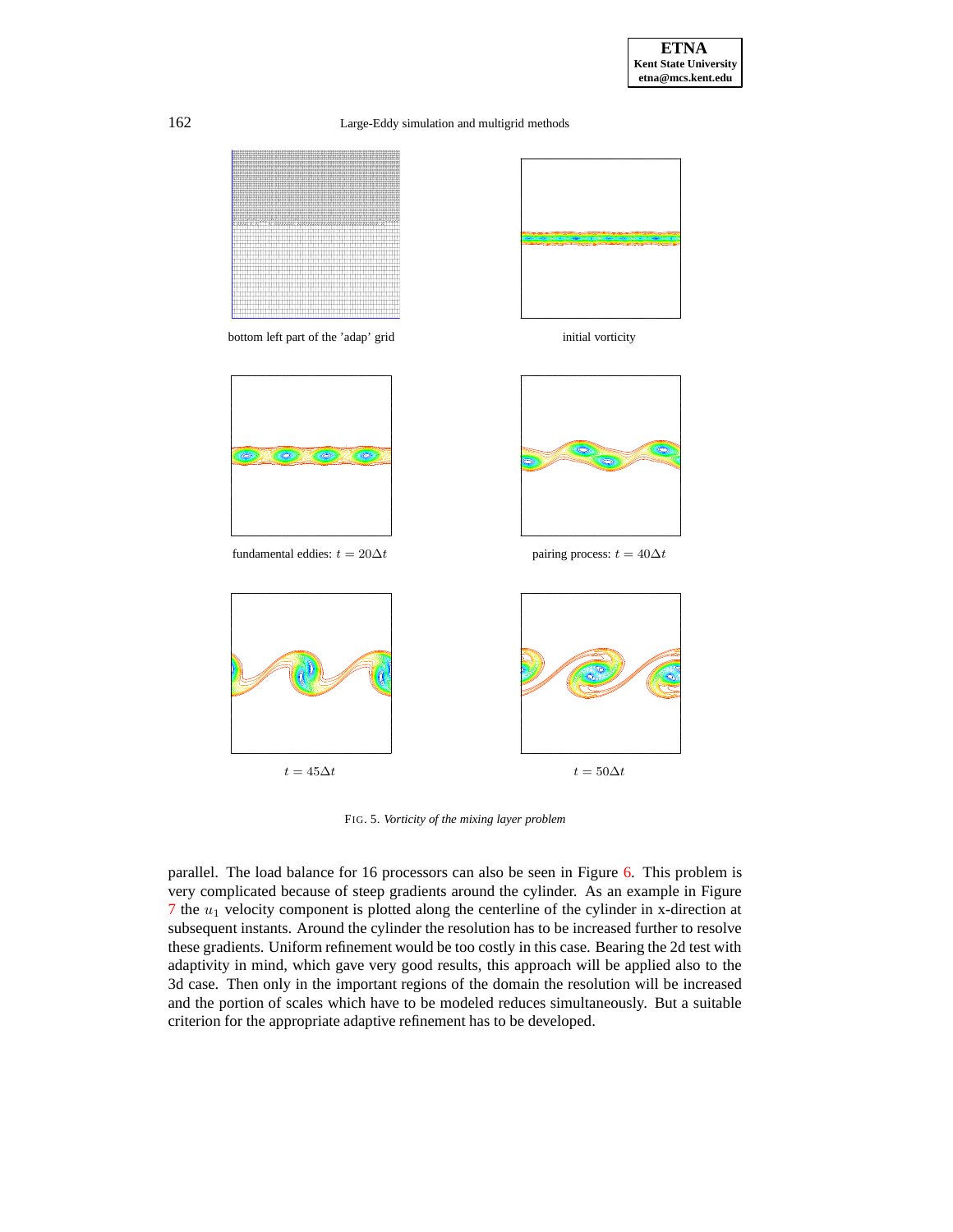

<span id="page-11-10"></span>FIG. 6. *Cylinder domain with boundary conditions and load balance on 16 processors*



<span id="page-11-11"></span>FIG. 7. *Line* plots of the  $u_1$  component in *x*-direction at times  $t_0$  -  $t_5$ 

#### REFERENCES

- <span id="page-11-8"></span><span id="page-11-5"></span>[1] P. Bastian. Load balancing for adaptive multigrid methods. *SIAM J. Sci. Computing*, 19(4):1303–1321, 1998.
- [2] P. Bastian, K. Birken, K. Johannsen, S. Lang, N. Neuss, H. Rentz-Reichert, and C. Wieners. Ug a flexible software toolbox for solving partial differential equations. *Computation and Visualization in Science*, 1, 1997.
- <span id="page-11-6"></span>[3] P. Bastian, K. Birken, K. Johannsen, S. Lang, V. Reichenberger, C. Wieners, G. Wittum, and C. Wrobel. A parallel software-platform for solving problems of partial differential equations using unstr uctured grids and adaptive multigrid methods. In W. Jäger and E. Krause, editors, *High performance computing in science and engineering '98*, pages 326–339. Springer, 1998.
- <span id="page-11-4"></span>[4] P. Bastian, K. Johannsen, S. Lang, S. Nägele, C. Wieners, V. Reichenberger, G. Wittum, and C. Wrobel. Advances in high-performance computing: Multigrid methods for partial differential equations and its applications. In *High performance computing in science and engineering 2000*. Springer, 2000. submitted.
- <span id="page-11-7"></span>[5] K. Birken. *Ein Modell zur effizienten Parallelisierung von Algorithmen auf komplexen, dynamischen Daten*strukturen. PhD thesis, Universität Stuttgart, 1998.
- <span id="page-11-9"></span>[6] B.J. Boersma, M.N. Kooper, F.T.M. Nieuwstadt, and P. Wesseling. Local grid refinement in large-eddy simulations. *Journal of Engineering Mathematics*, 32:161–175, 1997.
- <span id="page-11-2"></span>[7] F. Brezzi. On the existence, uniqueness and approximation of saddle-point problems arising from lagranfian multipliers. *RAIRO Anal Numer*, 8:129–151, 1974.
- <span id="page-11-1"></span>[8] M. Germano. Turbulence: the filtering approach. *Journal of Fluid Mechanics*, 238:325–336, 1992.
- [9] J.O. Hinze. *Turbulence*. McGraw Hill, 1975.
- <span id="page-11-3"></span><span id="page-11-0"></span>[10] S.M.H. Karimian and G. Schneider. Pressure-Based Control-Volume Finite Element Method for Flow at all Speeds. *AIAA Journal*, 33:1611–1618, 1995.